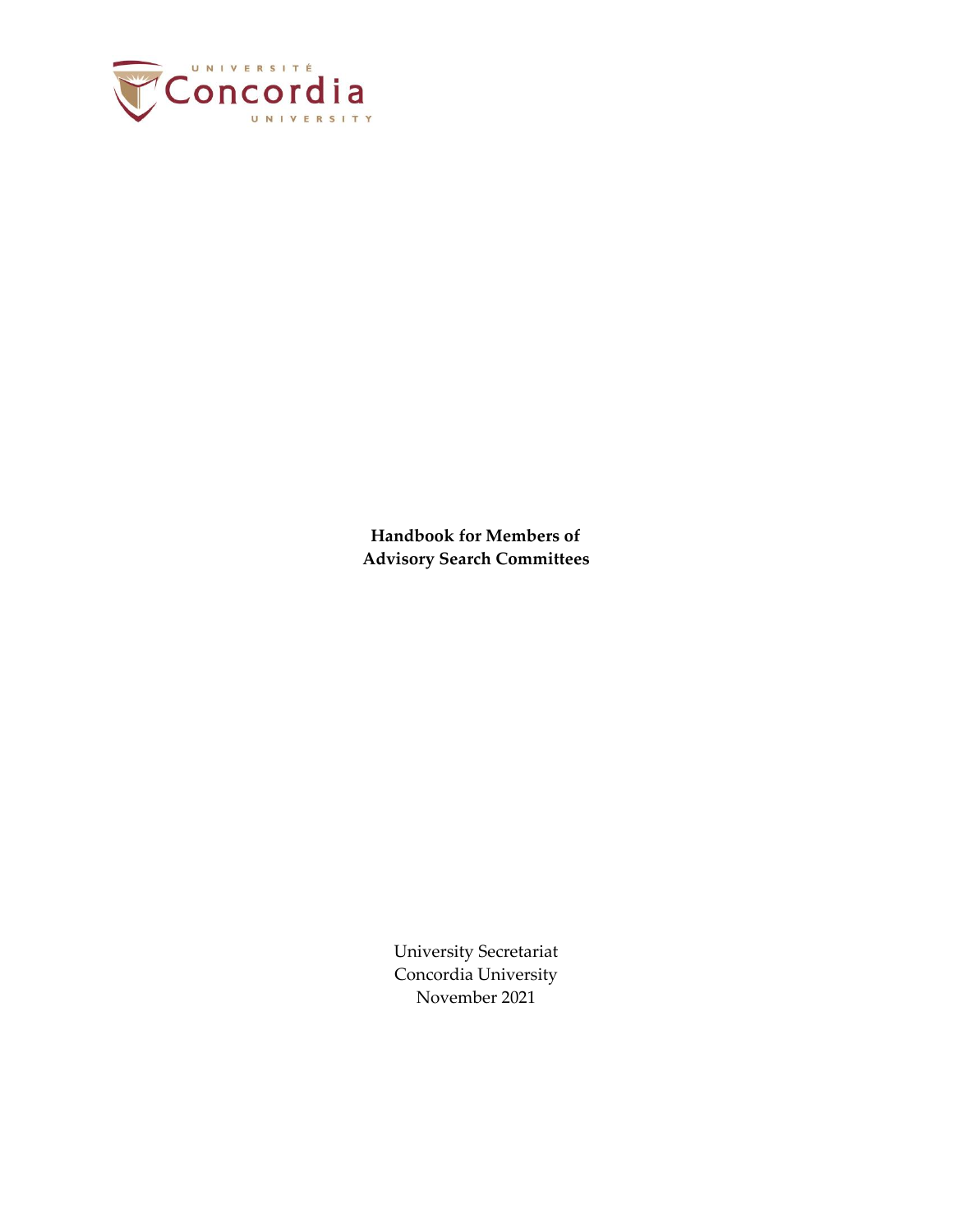

#### **HANDBOOK FOR MEMBERS OF ADVISORY SEARCH COMMITTEES**

The *Policy on Senior Administrative Appointments* [\(BD-5\)](http://www.concordia.ca/content/dam/common/docs/policies/official-policies/BD-5.pdf) approved by the Board of Governors on December 14, 2016, as amended from time to time, states that the University Secretariat shall prepare a Handbook for Advisory Search Committees which shall be provided to each member of the Advisory Search Committee before its first meeting and which shall be used by the Advisory Search Committee to promote fairness and objectivity in the exercise of its functions and ensure that Concordia's continued commitment to Equity, Diversity, Inclusion and Accessibility inform all recruitment processes under the Policy.

As such, in this Handbook, you will find the following:

- 1. The *Policy on Senior Administrative Appointments* [\(BD-5\)](http://www.concordia.ca/content/dam/common/docs/policies/official-policies/BD-5.pdf);
- 2. The Duty to Act Fairly through the Lens of the Rules of Natural Justice a [Handbook](https://www.concordia.ca/content/dam/common/docs/policies/official-policies/2011_Natural_Justice.pdf) published by the University Secretariat; and
- 3. Guidelines Regarding Hiring Practices, guided by the *Charter of Human Rights and Freedoms*.

Members of Advisory Search Committees are encouraged to raise any questions or concerns that they may have with the Chair of the Committee.

> Me Frederica Jacobs Secretary-General and General-Counsel November 2021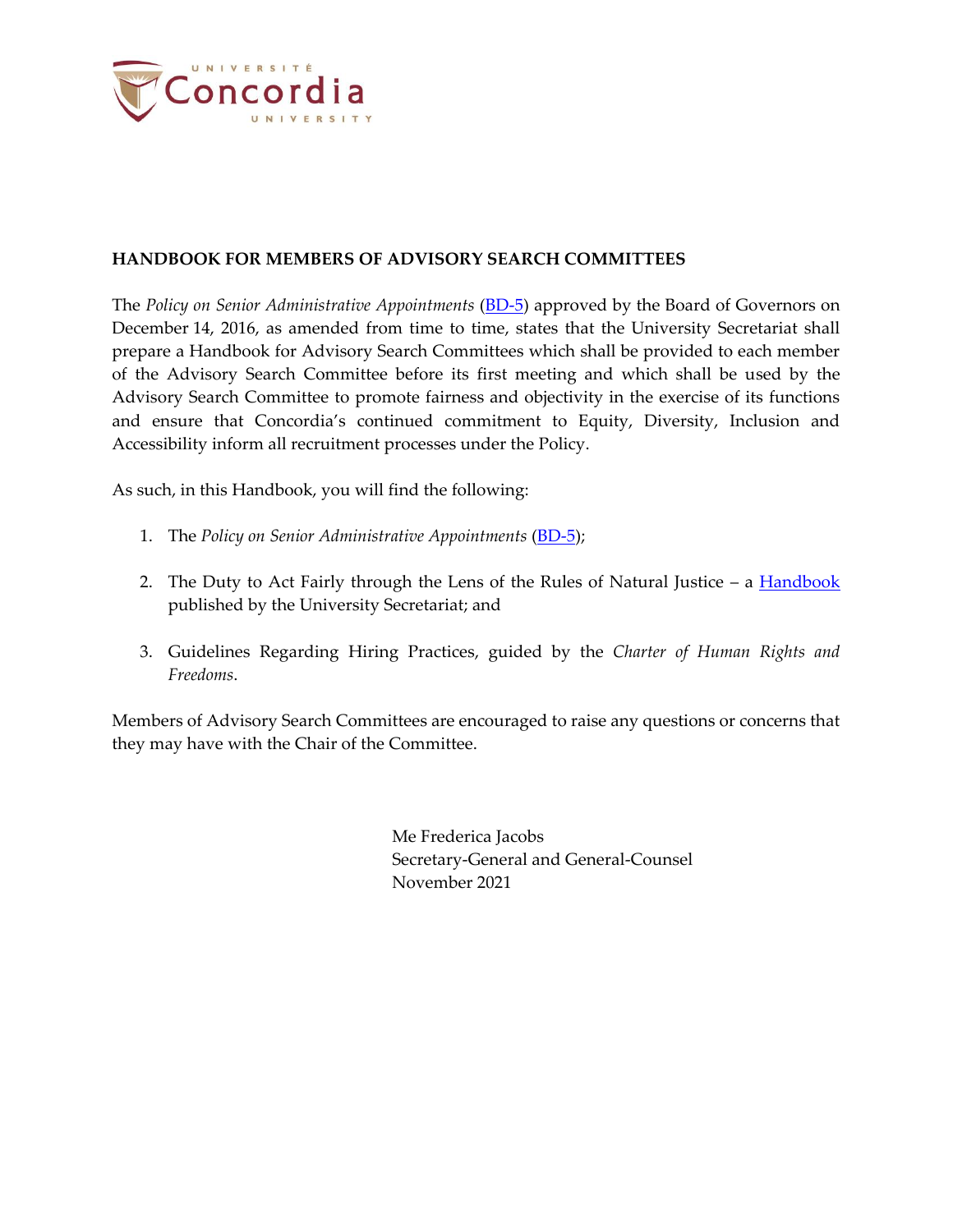

**Effective Date:** September 16, 2021 **Approval Authority:** Board of Governors

**Supersedes /Amends:** December 14, 2016 **Policy Number:** BD-5

### PURPOSE

The purpose of this Policy is to establish the parameters for the search and selection process of Senior Administrators (as defined below).

### SCOPE

This Policy shall apply to all Senior Administrators who are appointed by the Board of Governors (the "Board").

### **DEFINITIONS**

For the purposes of this Policy, the following definitions shall apply:

"Advisory Search Committee" means a committee established by the Board for the search of the President and Vice-Chancellor (the "President") or established by the President for the search of a Senior Academic Administrator (as defined below).

"Chair" means the person who chairs an Advisory Search Committee, namely the Chair of the Board, the President or a Vice-President, as applicable, based upon the person to whom the position being searched reports.

"Election Procedures" means the relevant election procedures, which may be adopted from time to time by a particular union or other relevant group in the context of appointments of their members to committees.

"Evaluation Committee" refers to any evaluation committee established in accordance with the *Policy on Employment and Remuneration of Senior Administrators, Deputy Provosts, Vice-Provosts and Associate Vice-Presidents* [\(BD-8\)](https://www.concordia.ca/content/dam/common/docs/policies/official-policies/BD-8.pdf).

"Senior Academic Administrator" means an individual who is appointed by the Board in an academic leadership position, including the Provost and Vice-President, Academic, the Vice-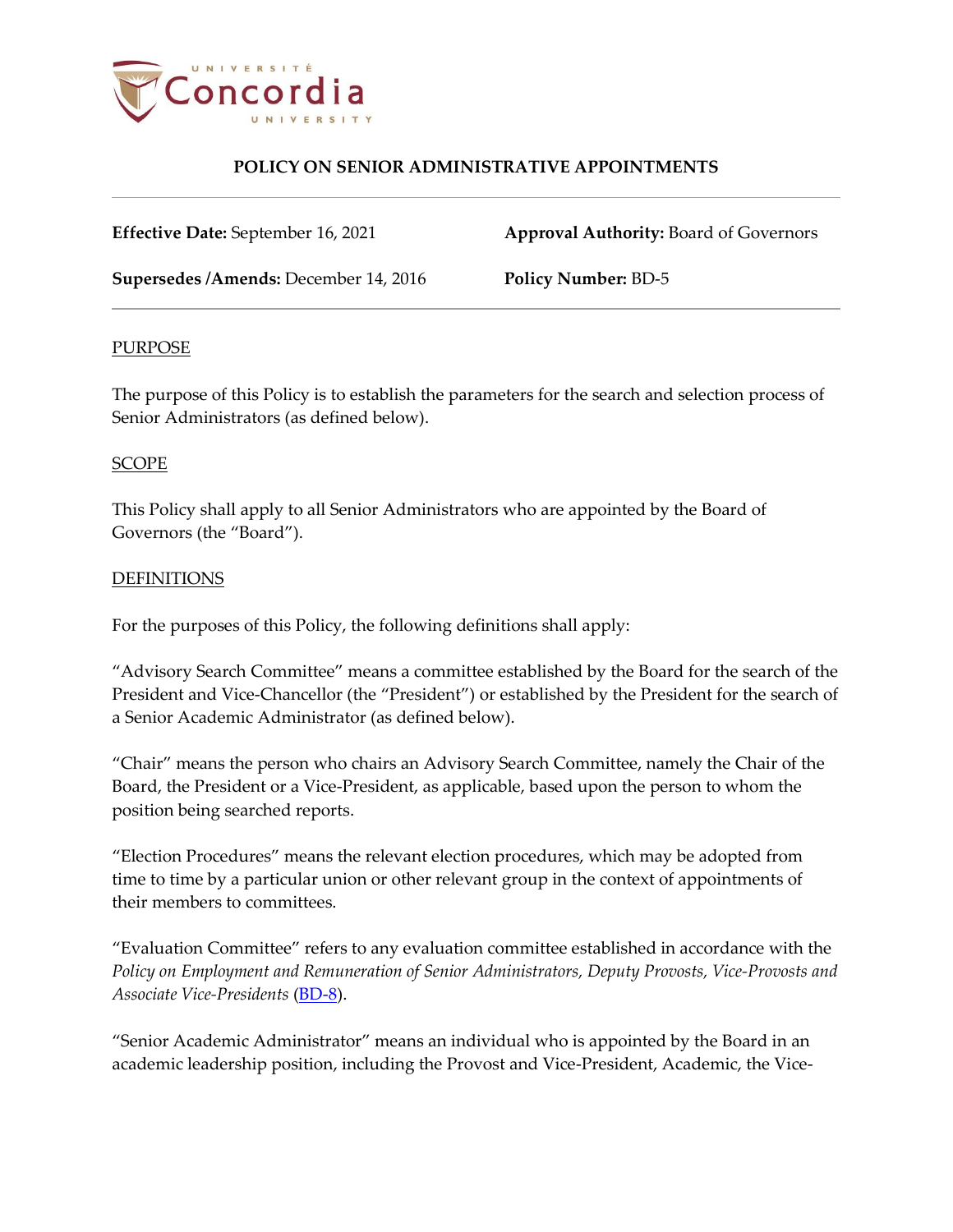

Page 2 of 9

President, Research and Graduate Studies, the Academic Deans, the University Librarian and any other position of equivalent rank and responsibility as determined by the Board.

"Senior Administrator" means the President, any Senior Academic Administrator, any Senior Non-Academic Administrator and any other position of equivalent rank and responsibility as determined by the Board.

"Senior Non-Academic Administrator" means an individual who is appointed by the Board in a non-academic leadership position and any other position of equivalent rank and responsibility as determined by the Board.

### **POLICY**

### Search Process for the President and Senior Academic Administrators

- 1. The term of office for the President and for a Senior Academic Administrator shall normally be five years. A standard termination date shall normally be June 30.
- 2. A President or a Senior Academic Administrator may serve a maximum of two consecutive five-year terms in a given office.
- 3. An Evaluation Committee shall be established when an incumbent has indicated that they wish to seek a second term.
- <span id="page-3-0"></span>4. An Advisory Search Committee shall be established in the following cases:
	- when an incumbent is completing their second consecutive term as President or as a Senior Academic Administrator in a given office;
	- when the President or a Senior Academic Administrator has indicated that they do not wish to seek a second term;
	- when the President or a Senior Academic Administrator who is completing a first term has indicated that they wish to seek a second term but has not been recommended for re-appointment;
	- when the position of President or of a Senior Academic Administrator is or is known to imminently become vacant; or
	- when a new Senior Academic Administrator position is established.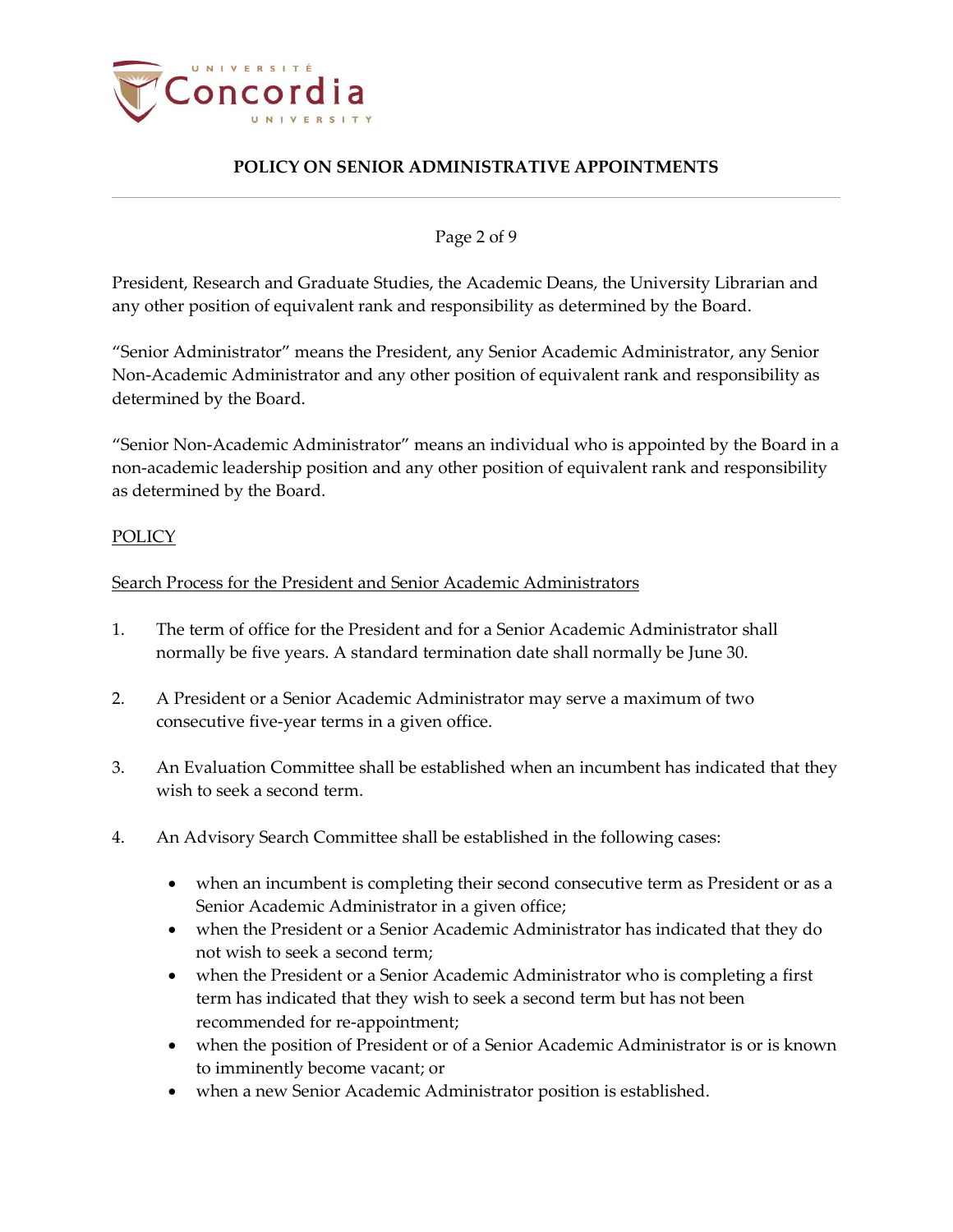

Page 3 of 9

- 5. Without undertaking an evaluation, the Board may extend the terms of the positions below by a period not exceeding one year:
	- a) President; and
	- b) Senior Academic Administrator, on recommendation of the President.
- 6. When one of the conditions of  $section 4$  is met, the relevant Advisory Search Committee shall be established by the Board or the President, as applicable.
- 7. The responsibility of the Advisory Search Committee shall include publicizing the vacancy, receiving and evaluating applications, interviewing suitable applicants and selecting a candidate for recommendation to the Board or to the President, as applicable.
- 8. The establishment of an Advisory Search Committee shall normally be initiated by the Board or the President, as applicable, no later than one year prior to the end of the incumbent's term of office.
- 9. The President Search Committee shall be composed of 12 members as follows and its membership shall be ratified by the Board:
	- Chair
	- Three external members of the Board, appointed by the Executive Committee of the Board (the "Executive Committee")
	- Four full-time faculty members, one from each faculty, elected in accordance with the Election Procedures
	- One part-time faculty member, elected in accordance with the Election Procedures
	- One representative of the administrative and support staff, elected in accordance with the Election Procedures
	- One graduate student, appointed by the Graduate Students' Association
	- One undergraduate student, appointed by the Concordia Student Union
- 10. The Advisory Search Committee for the Provost and Vice-President, Academic and the Vice-President, Research and Graduate Studies shall be composed of 12 members as follows: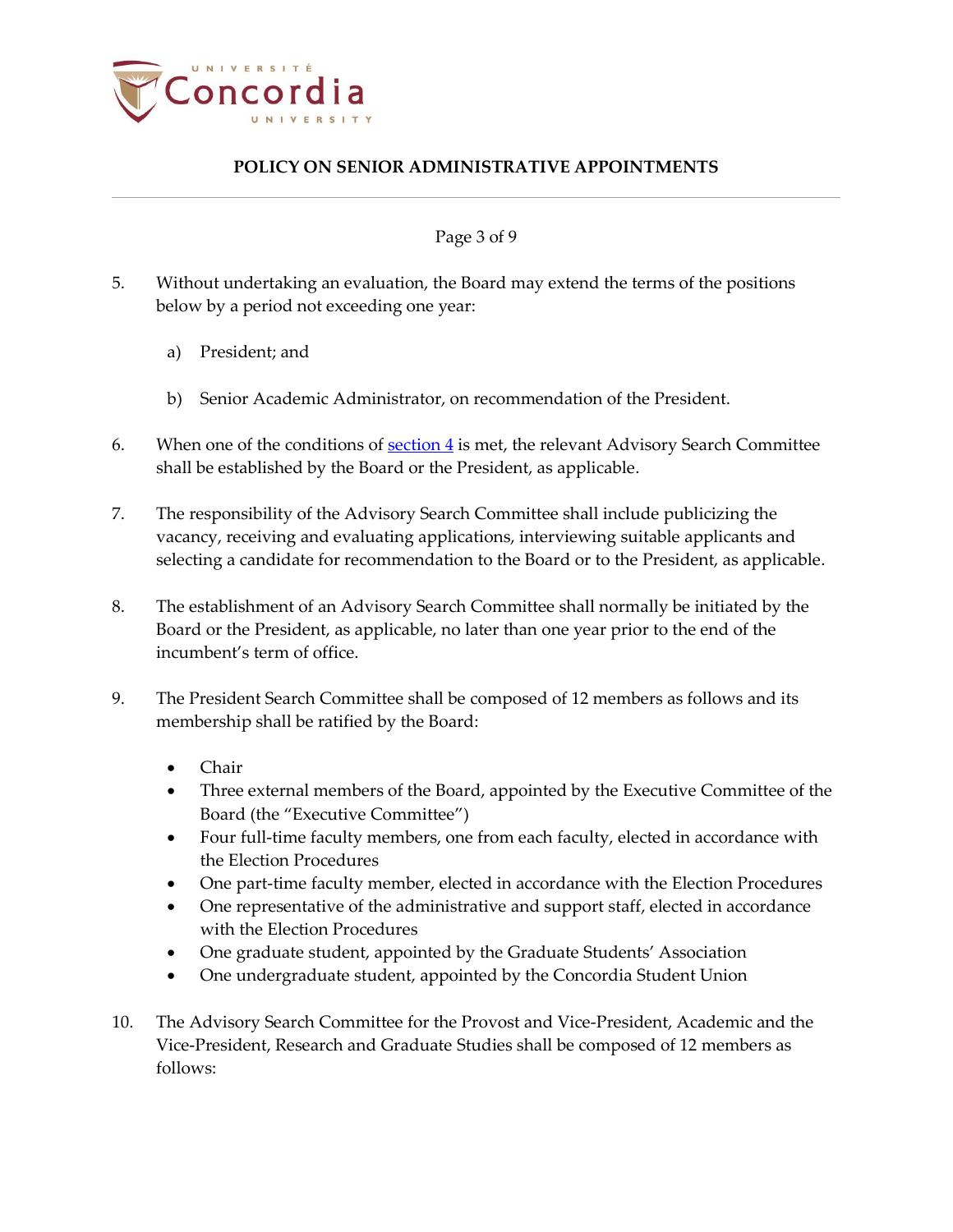

#### Page 4 of 9

- Chair
- One external member of the Board, appointed by the Executive Committee
- Five full-time faculty members, two from the Faculty of Arts and Science and one from each of the other faculties, elected in accordance with the Election Procedures
- One part-time faculty member, elected in accordance with the Election Procedures
- One librarian, elected in accordance with the Election Procedures One representative of the administrative and support staff from the unit where the position is being searched, elected in accordance with the Election Procedures
- One graduate student, appointed by the Graduate Students' Association
- One undergraduate student, appointed by the Concordia Student Union
- 11. Advisory Search Committees for the Deans of the Faculty of Arts and Science, the Faculty of Fine Arts, the Gina Cody School of Engineering and Computer Science, and the John Molson School of Business shall be composed of 10 members as follows:
	- Chair
	- One external member of the Board, appointed by the Executive Committee
	- Four full-time faculty members from the faculty where the position is being searched, elected in accordance with the Election Procedures One part-time faculty member from the faculty where the position is being searched, elected in accordance with the Election Procedures
	- One representative of the administrative and support staff from the faculty where the position is being searched, elected in accordance with the Election Procedures
	- One graduate student from the faculty where the position is being searched, appointed by the Graduate Students' Association
	- One undergraduate student from the faculty where the position is being searched, appointed by the Concordia Student Union
- 12. The Advisory Search Committee for the Dean of the School of Health shall be composed of 12 members as follows:
	- Two Co-Chairs, namely the Provost and Vice-President, Academic and the Vice-President, Research and Graduate Studies
	- One external member of the Board, appointed by the Executive Committee
	- Five full-time faculty members, two from the Faculty of Arts and Science and one from each of the other faculties, elected in accordance with the Election Procedures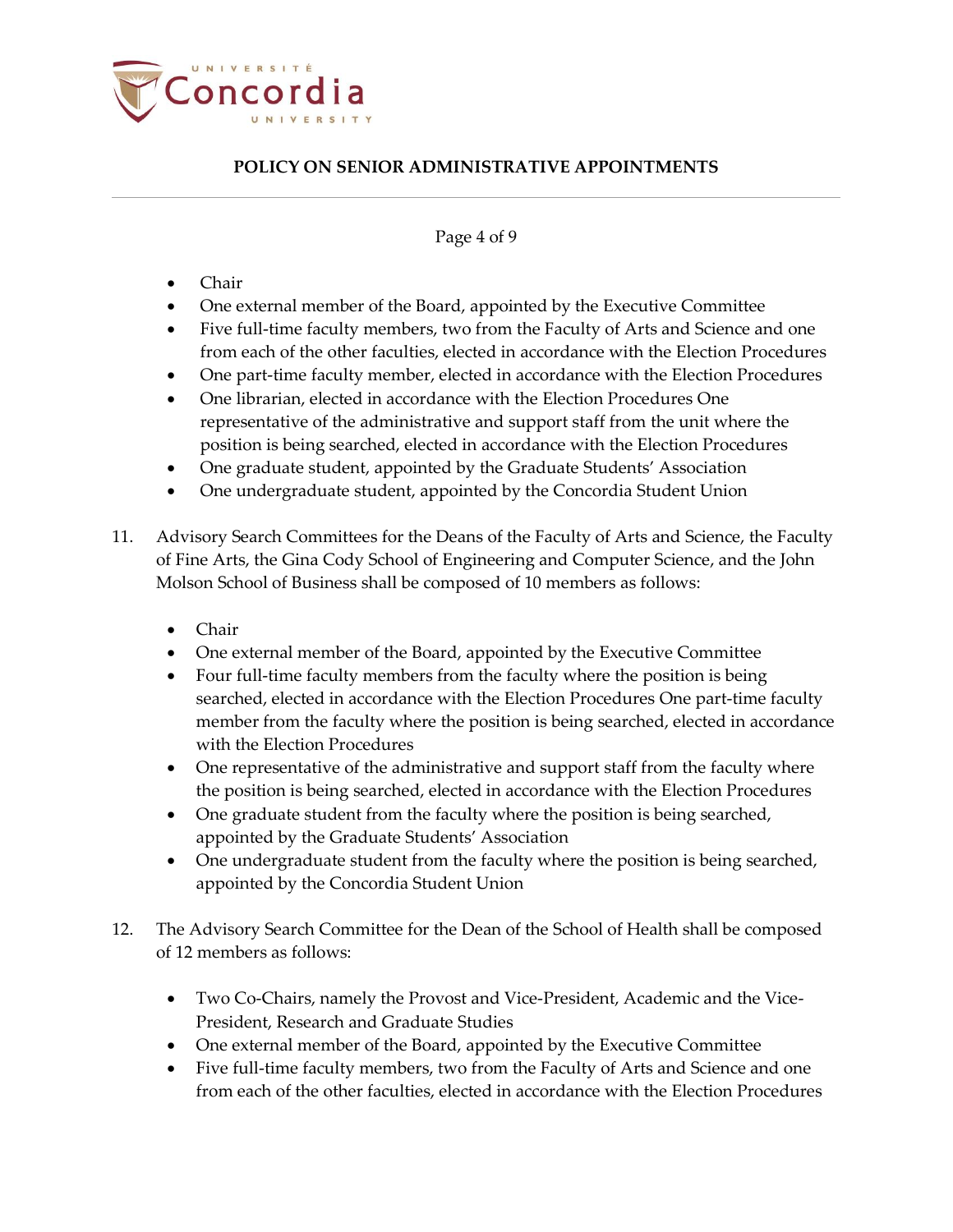

### Page 5 of 9

- One part-time faculty member with health-related expertise, elected in accordance with the Election Procedures
- One representative of the administrative and support staff from the School of Health, elected in accordance with the Election Procedures
- One doctoral student working in a health-related field, appointed by the Graduate Students' Association
- One postdoctoral fellow working in a health-related field, chosen through a process monitored by the School of Graduate Studies
- 13. The Advisory Search Committee for the Dean of Graduate Studies shall be composed of 10 members as follows:
	- Chair
	- One external member of the Board, appointed by the Executive Committee
	- Five full-time faculty members, two from the Faculty of Arts and Science and one from each of the other faculties, elected in accordance with the Election Procedures
	- One representative of the administrative and support staff from the School of Graduate Studies, elected in accordance with the Election Procedures
	- Two graduate students, one of whom shall hold a part-time teaching contract, appointed by the Graduate Students' Association
- 14. The Advisory Search Committee for the University Librarian shall be composed of 10 members as follows:
	- Chair
	- One external member of the Board, appointed by the Executive Committee
	- Four librarians, elected in accordance with the Election Procedures
	- One part-time faculty member, elected in accordance with the Election Procedures
	- One representative of the administrative and support staff from the Libraries, elected in accordance with the Election Procedures
	- One graduate student, appointed by the Graduate Students' Association
	- One undergraduate student, appointed by the Concordia Student Union
- 15. The eligibility requirements to serve on the Board set forth in the University By-Laws shall apply, adapted as required, to faculty members, librarians, members of the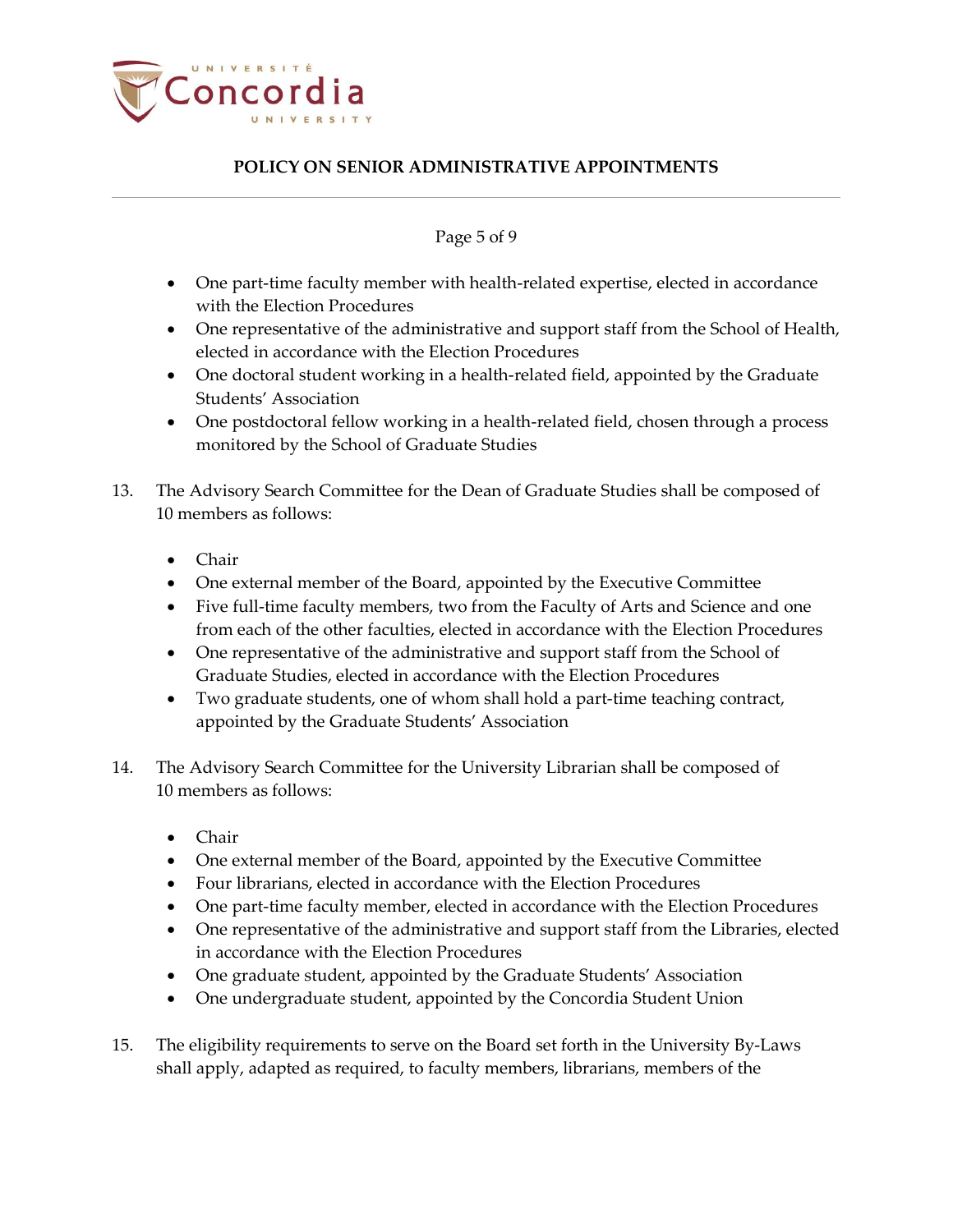

Page 6 of 9

administrative and support staff, and students appointed to serve on all Advisory Search Committees established under this Policy.

- 16. Members of an Advisory Search Committee shall sit as individuals and not as delegates of their constituencies. Each member is called upon to exercise their own judgment in the best interests of the University.
- 17. A profile of the ideal candidate shall be prepared by the relevant Advisory Search Committee and approved by the Board in the case of a search for a President. Members of the University community shall be provided an opportunity to comment on a draft profile prior to it being finalized. The profile shall guide the Advisory Search Committee's deliberations.
- 18. A Handbook [for Advisory Search Committees,](https://www.concordia.ca/content/dam/common/docs/policies/official-policies/Handbook_Advisory_Search_Committee.pdf) prepared and updated by the University Secretariat, shall be provided to each member of an Advisory Search Committee before its first meeting and shall be used by the Advisory Search Committee to promote fairness and objectivity in the exercise of its functions.
- 19. When advertising the position, the qualifications and experience needed for the position shall be described in a way that encourages a diverse pool of qualified candidates to apply.
- 20. Decisions shall be carried by a majority vote unless an Advisory Search Committee decides to set a higher standard. Voting shall be by secret ballot upon request of any member.
- 21. The Chair shall only vote when the outcome of a vote results in a tie. This in no way limits the Chair's right of expression during any or all proceedings.

### Confidentiality

22. All Advisory Search Committees and any other committee struck in accordance with this Policy shall meet *in camera* and their deliberations shall be strictly confidential, including the identity of all candidates, all documentation related to the search and the expression of opinions in deliberations.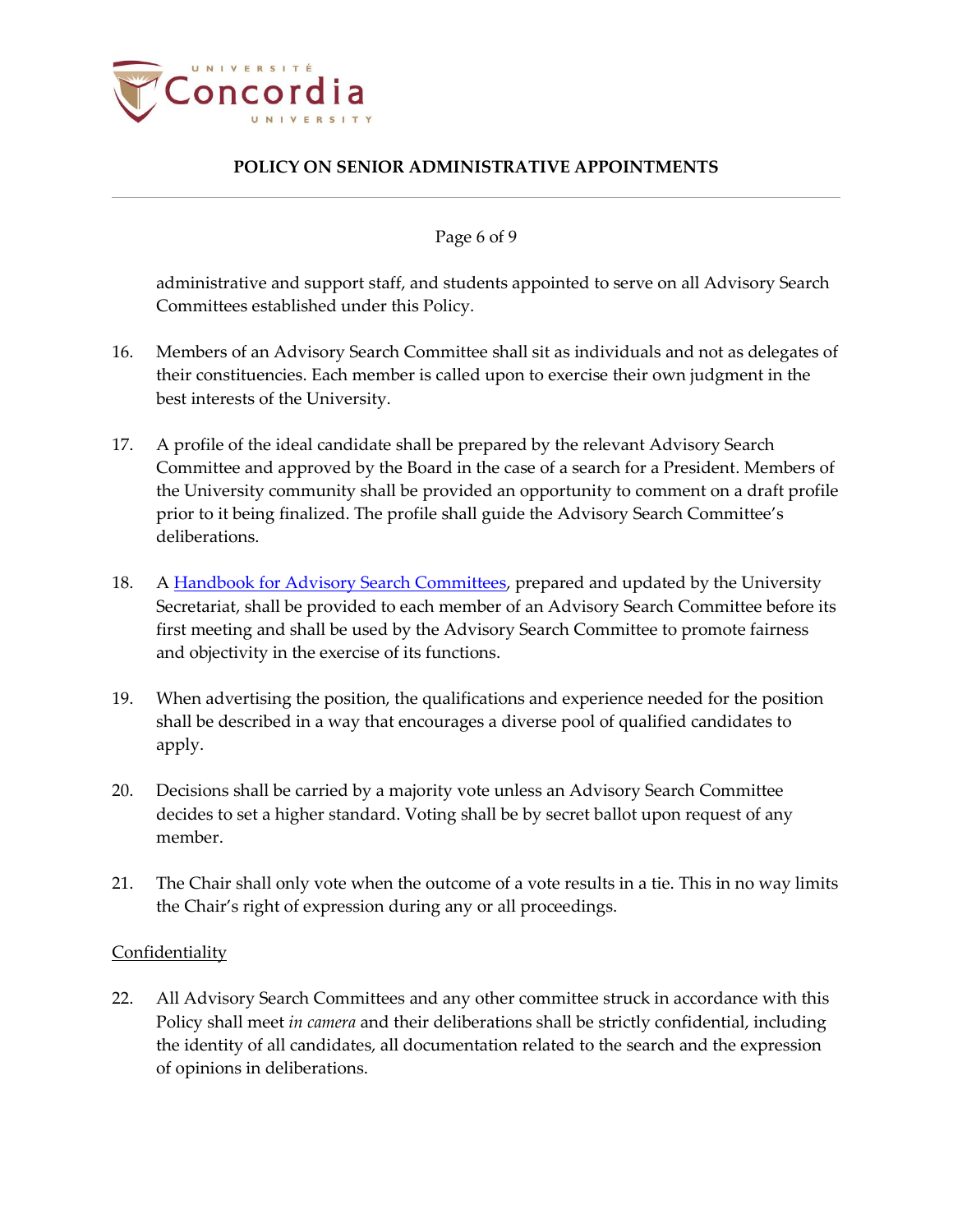

### Page 7 of 9

- 23. By agreeing to serve on an Advisory Search Committee or any other committee struck in accordance with this Policy, members undertake to respect confidentiality to preserve the integrity of the process. Members shall, at all times, respect the standards of integrity, civility and ethical behavior.
- 24. In cases where a breach of confidentiality has taken place, or for any other valid reasons, the Chair may take any appropriate action including, but not limited to, the exclusion of the concerned member(s) from the Advisory Search Committee, with or without a replacement.

#### Appointment of the President

- 25. The Advisory Search Committee shall select up to three candidates comprising the shortlist for presentation to a Special Committee of the Board (the "Special Committee") whose members shall be appointed by the Executive Committee. The Special Committee shall be comprised of eight members: the Chancellor of the Board, who shall act as Chair; and seven members of the Board, five of whom shall be external members and none of whom serve on the Advisory Search Committee.
- 26. The Special Committee shall be provided with the relevant documentation and the reasons why the candidates are short-listed for the position and shall have the opportunity to meet with the short-listed candidates. Following the review of the shortlisted candidates, the Special Committee shall confer with the Advisory Search Committee to decide which candidate shall be presented to the Board.
- 27. In the event that the Special Committee agrees with the Advisory Search Committee's recommendation, that candidate shall be presented to the Board. In the event that the Special Committee and the Advisory Search Committee do not agree upon the candidate, a meeting shall be convened between those two committees during which the Special Committee shall convey its reasons for not supporting the Advisory Search Committee's recommendation. Following that meeting, in the event that both committees still disagree on the candidate to be presented to the Board, the Advisory Search Committee shall resume the search.
- 28. The report of the Advisory Search Committee shall contain a reasoned recommendation, reflect its conclusions and indicate the numerical vote.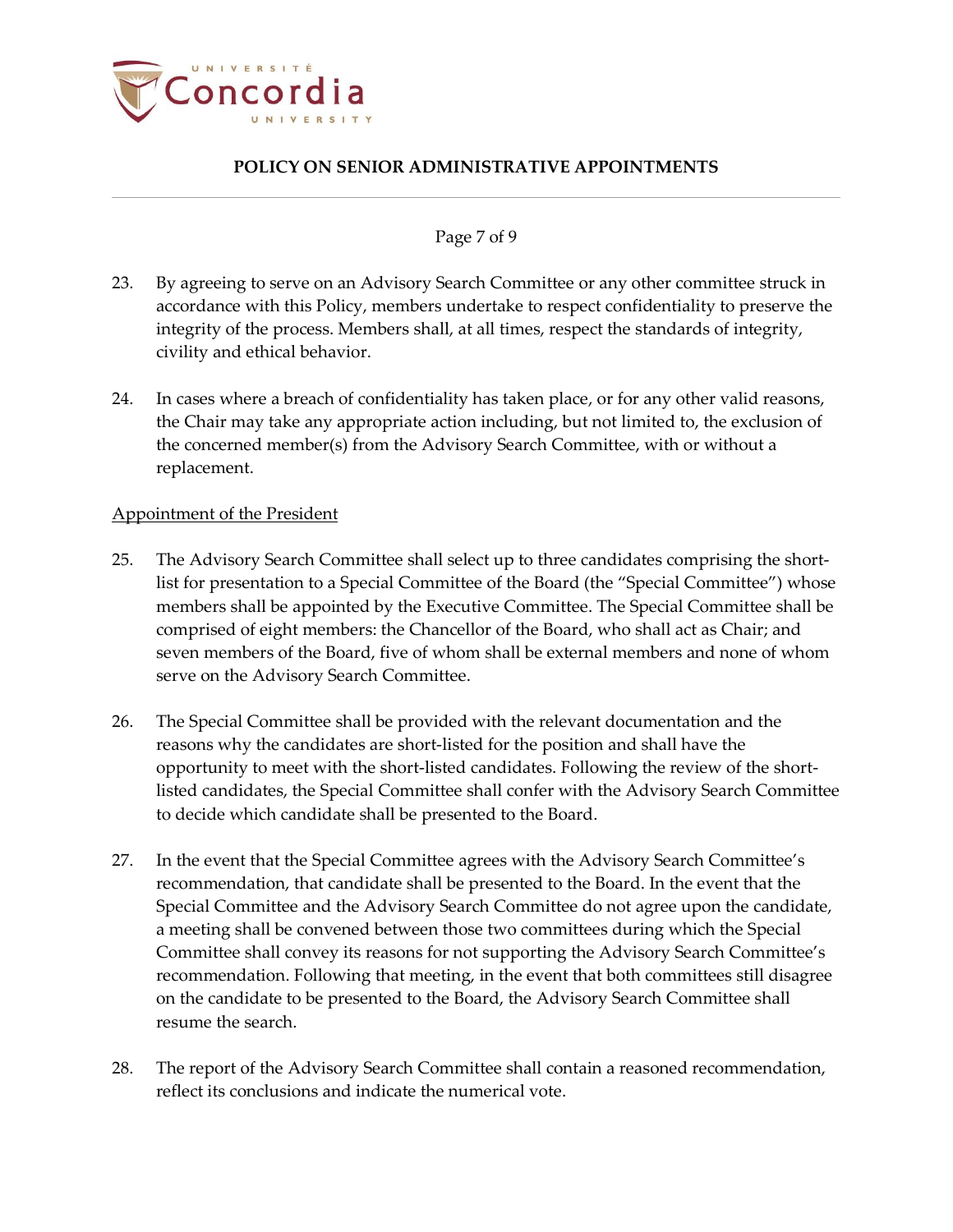

#### Page 8 of 9

29. The recommended candidate shall be presented at a meeting of the Board by way of a motion embodying the Advisory Search Committee's recommendation and shall be moved by the Chair of the Board.

Appointment of Senior Academic Administrators

- 30. In the case when the President is not the Chair of an Advisory Search Committee, the Chair shall confer with the President prior to finalizing the recommendation. In the event that the President does not agree with the recommendation, they shall direct that the search resume or that it be postponed.
- 31. The report of the Advisory Search Committee to the President shall contain a reasoned recommendation, reflect its conclusions and indicate the numerical vote.
- 32. The recommended candidate shall be presented at a meeting of the Board by way of a motion embodying the Advisory Search Committee's recommendation and shall be moved by the President.

#### Appointment of Senior Non-Academic Administrators

- 33. The terms of office of Senior Non-Academic Administrators shall normally be for a period of 5 years and are renewable.
- 34. The President shall recommend to the Board the appointment of Senior Non-Academic Administrators. The President shall consult with members of the administrative units who will report to the Senior Non-Academic Administrator and individuals who would most likely interact with them.
- 35. Prior to making the recommendation to the Board, the President shall provide the Human Resources Committee of the Board (the "Human Resources Committee") with the opportunity to meet with the candidate.
- 36. The Human Resources Committee shall be provided with the relevant documentation and the reasons why the candidate is the person being recommended by the President to the Board. If the Human Resources Committee disagrees with or has strong reservations about the recommendation, it shall so inform the President and shall provide the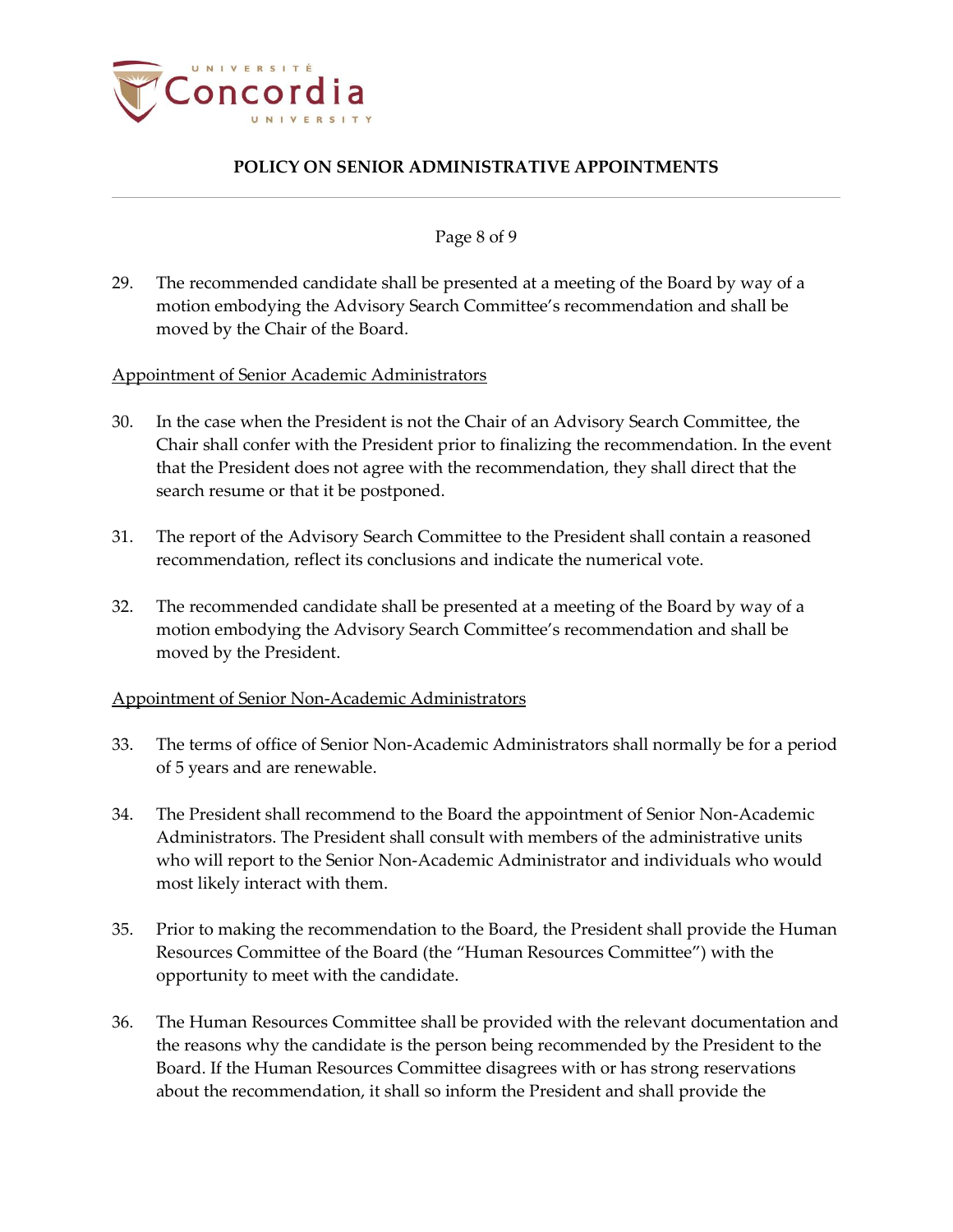

### Page 9 of 9

President with the reasons why it finds the recommended candidate unacceptable. If the President nevertheless decides to make the recommendation to the Board, they shall inform the Board as to the Human Resources Committee's disagreement with the recommendation.

37. On recommendation of the President, the Board may extend the term of a Senior Non-Academic Administrator by a period not exceeding one year without undertaking an evaluation.

#### Policy Responsibility and Review

38. The overall responsibility for implementing and recommending amendments to this Policy shall rest with the Secretary-General.

Approved by the Board of Governors on January 17, 2001; and amended on September 18, 2002, May 18, 2006, June 23, 2011, June 7, 2013, May 20, 2015, December 14, 2016, and September 16, 2021.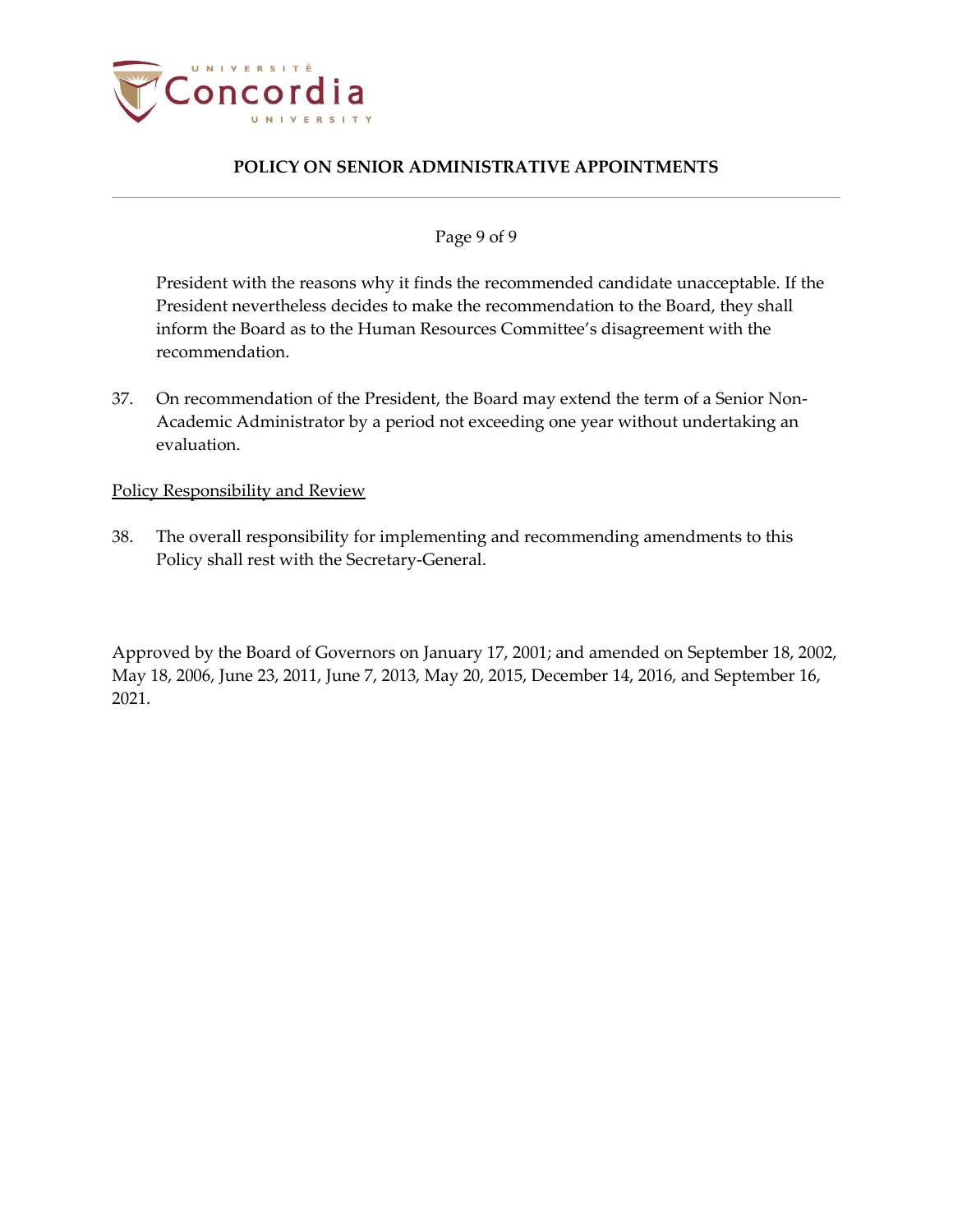

# **THE DUTY TO ACT FAIRLY THROUGH THE LENS OF THE RULES OF NATURAL JUSTICE**<sup>1</sup>

Handbook for Members of Advisory Search Committees

> Published and Distributed by the University Secretariat November 2021

[https://www.concordia.ca/content/dam/common/docs/policies/official-policies/2011\\_Natural\\_Justice.pdf](https://www.concordia.ca/content/dam/common/docs/policies/official-policies/2011_Natural_Justice.pdf)

<sup>1</sup> *The information provided for in this Handbook is 'inspired' by Concordia University's Handbook for Members of University Tribunals and Administrative Decision-Making Bodies which focuses on the Rules of Natural Justice in a different context. For more information regarding the Rules of Natural Justice, please see*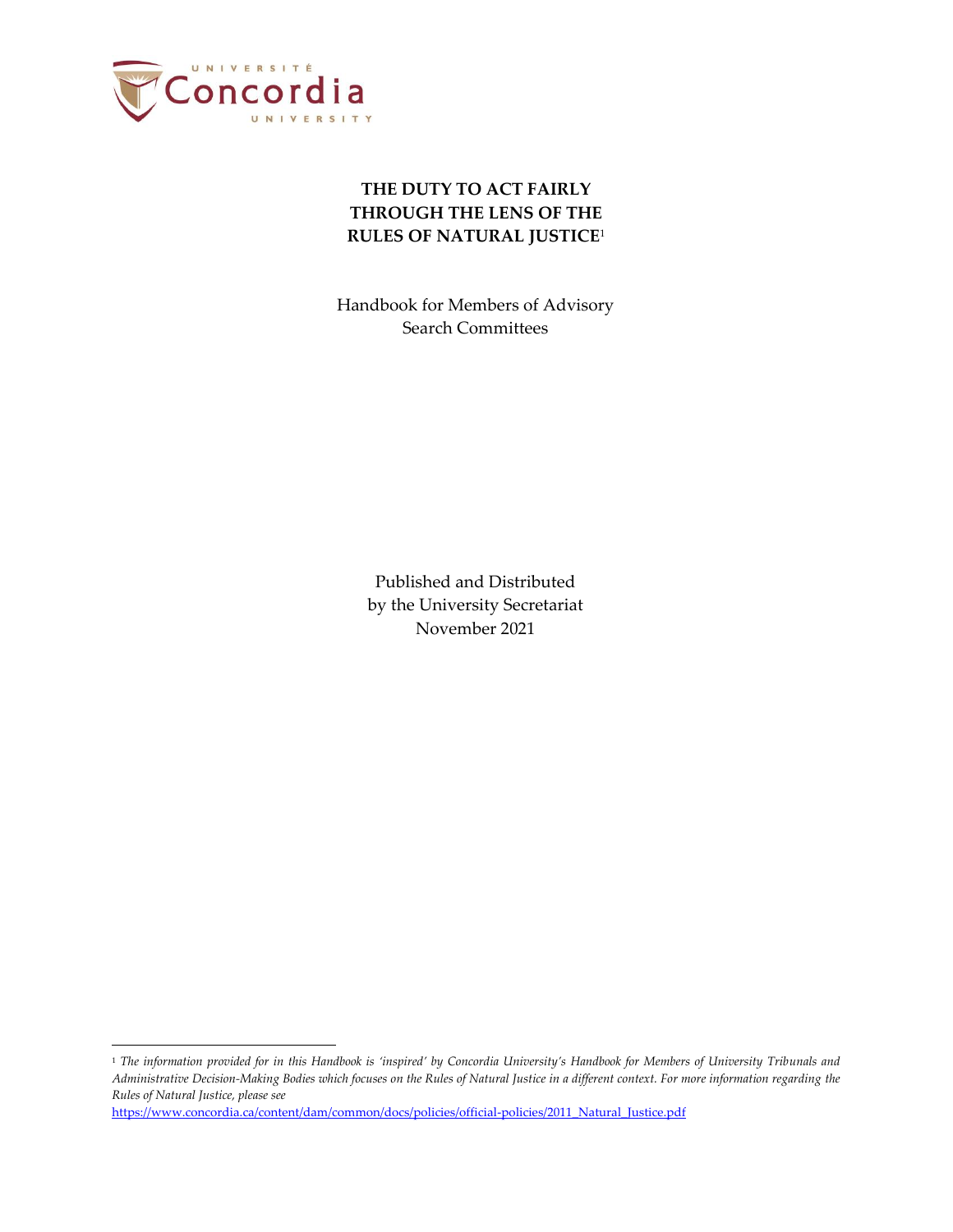

## **THE DUTY TO ACT FAIRLY THROUGH THE LENS OF THE RULES OF NATURAL JUSTICE**

### **I. INTRODUCTION**

The rules of natural justice are presumed to apply to bodies entrusted with judicial or quasijudicial functions only. No such presumption arises with respect to bodies charged with performing administrative functions.

On the other hand, an administrative body does have a duty to act fairly in arriving at decisions with potentially serious effects on someone's rights, interests, or status.

This does not mean that the duty to act fairly applies in the same way to all administrative decisions. The duty to act fairly is flexible and changes from situation to situation, depending upon:

- the nature of the function being exercised;
- the nature of the decision to be made;
- the relationship between the body and the individual;  $\bullet$
- the effects of that decision on the individual's rights; and  $\bullet$
- the legitimate expectations of the person who is the object of the decision.

The Quebec Court of Appeal has repeatedly confirmed that the duty to act fairly applies to universities.

Accordingly, decisions made by members of Concordia University's committees and governing bodies must be in conformity with the requirements of the law, the relevant University policies, and regulations. With this in mind, this Handbook is intended to serve as a general framework and guide for Concordia University's Advisory Search Committees. It is not, however, intended to substitute for legal counsel, and readers are invited to contact the University Secretariat as the need arises.

Please note that where the term "body" is used in this Handbook, it is used in a generic sense, to refer to administrative decision-making bodies such as Advisory Search Committees.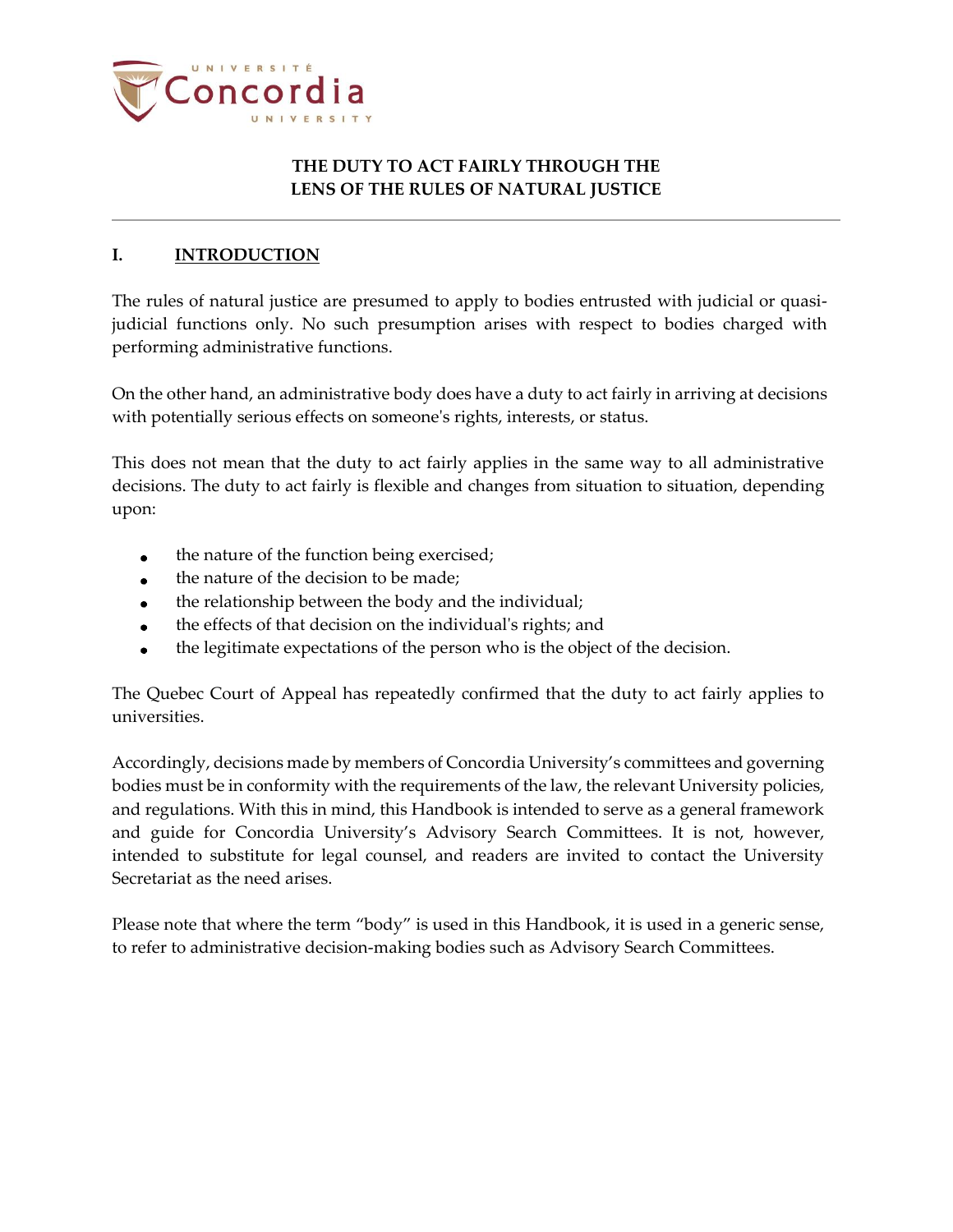

## **THE DUTY TO ACT FAIRLY THROUGH THE LENS OF THE RULES OF NATURAL JUSTICE**

### **II. NATURAL JUSTICE**

While the duty to act fairly is less onerous than a strict adherence to the rules of natural justice, it is nonetheless helpful to have a high-level overview of those rules.

Natural justice has been described as "*fair play in action* – *the principles and procedures which in any particular situation or set of circumstances are right and just and fair*".

In the context of hiring, this would include an individual's right to apply for a position and the right to have the assessment of that application be free from bias.

The "*right to be heard*" - Whether the person is "heard" "on paper" (i.e., an application for a particular position) or in person (i.e., an interview), the form has to be fair, impartial, and appropriate in the specific circumstances. All prospective candidates are entitled to be treated fairly and equally.

The "*right to have one's application be treated without bias*" - A mere reasonable apprehension of bias that a body did not or will not act impartially is sufficient to call into question a particular decision.

A reasonable apprehension of bias can be presumed where a member of a body has an interest in the matter, they are called upon to decide. Most often, the interest is pecuniary, however small the amount may be, but it may also arise from a personal friendship or from a family or professional relationship with the person likely to be affected by the decision. If a member of a body believes that their interests or relationships would lead to a reasonable apprehension of bias, they must declare the situation and, if necessary, step down.

At any time during the process, a member of a body may create a reasonable apprehension of bias by the way they act towards the person that their decision is to affect. A reasonable apprehension of bias may exist even if bias is not real, but only reasonably perceived.

A member of a body may familiarize themselves with a file prior to the selection process and form an opinion as to the subject matter, but they may not, at that stage, express an opinion in public.

Members of an Advisory Search Committee have a duty to exercise their role fairly and impartially. All prospective candidates should be treated equally, with courtesy, dignity, and respect. In the same vein, members of an Advisory Search Committee should refrain from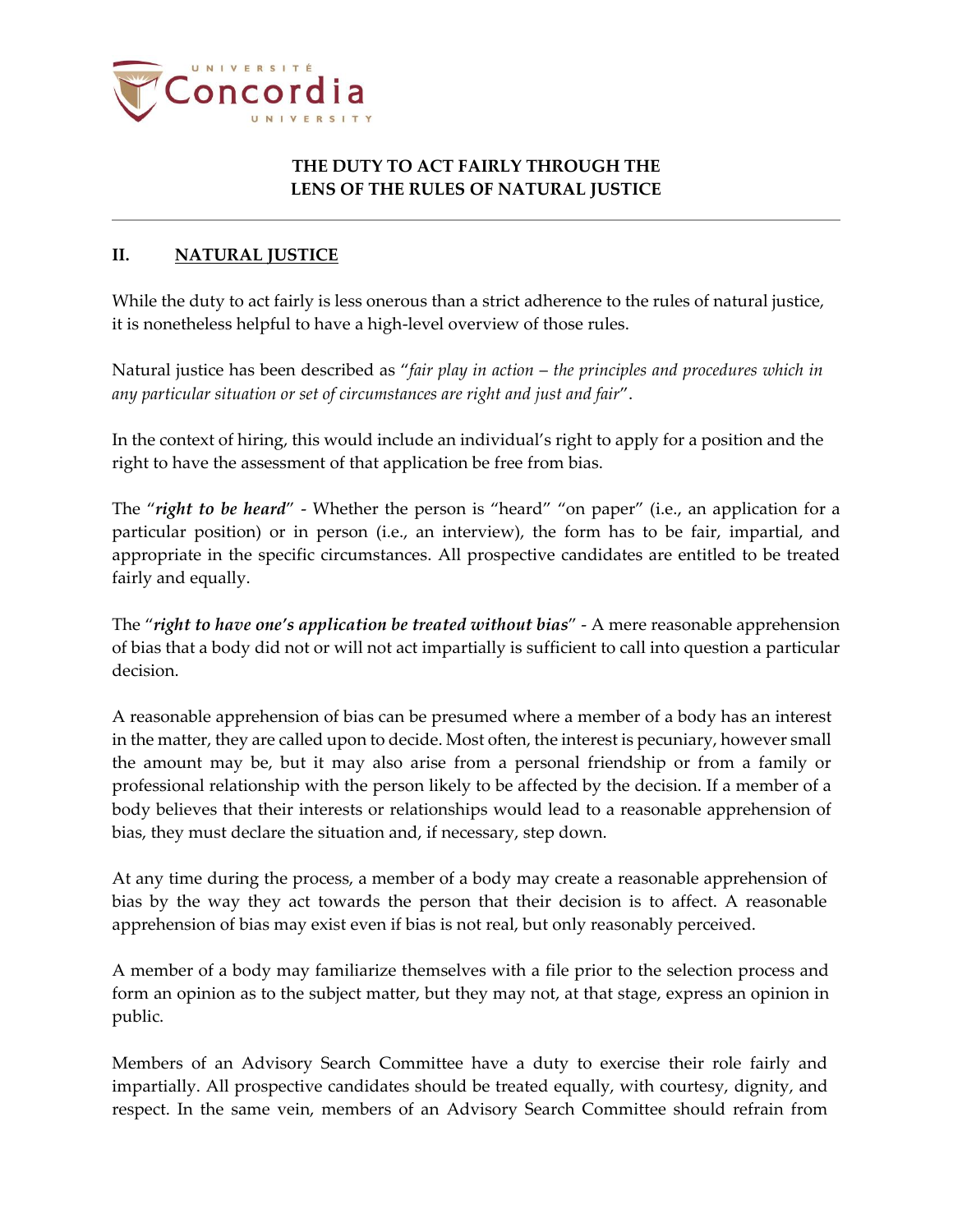

## **THE DUTY TO ACT FAIRLY THROUGH THE LENS OF THE RULES OF NATURAL JUSTICE**

having any private communications with prospective candidates or other persons about any potential candidate. Such communications are likely to give rise to a reasonable apprehension of bias.

### **III. THE DUTY TO ACT FAIRLY**

This duty arises from the same general principles as do the rules of natural justice. Its existence, scope and extent will depend upon the factors mentioned above: the nature of the function being exercised; the nature of the decision to be made; the relationship between the body and the individual; the effects of that decision on the individual's rights; and the legitimate expectations of the person who is the object of the decision.

In the final analysis, the question to be answered is: Did the Advisory Search Committee, on the facts, act fairly towards the person in question and did it fairly follow its own procedures?

### **IV. CLOSING REMARKS**

This Handbook provides a high-level overview of the rules of natural justice and the duty to act fairly. University committees are not judicial or quasi-judicial bodies and as such have considerable discretion in elaborating their procedures. As long as basic safeguards are met, University committees have significant latitude in establishing their own procedures. However, once these procedures are established, they must be respected.

The University Secretariat is available for consultation and would be pleased to review procedures or answer specific questions with any interested committees.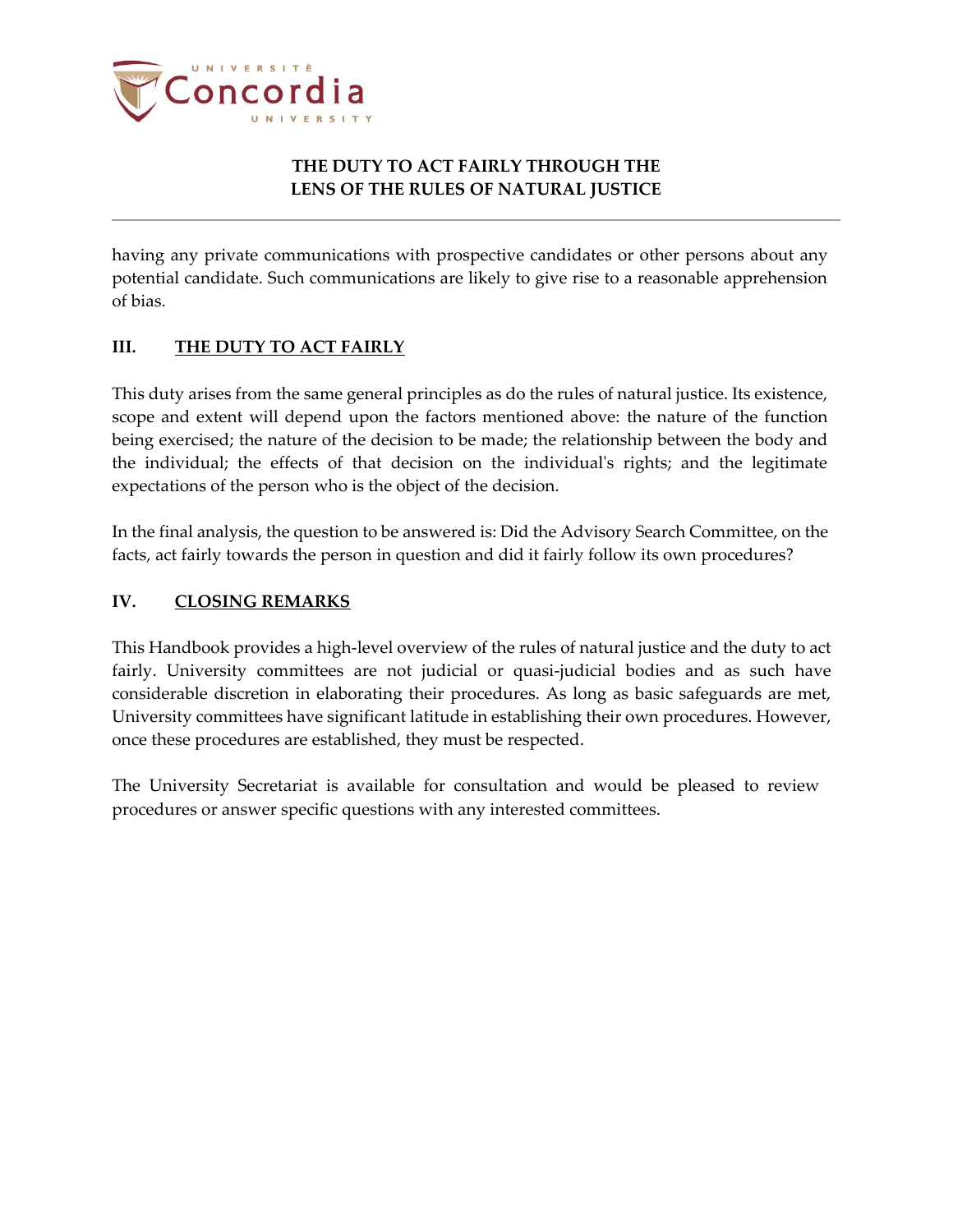

## **GUIDELINES REGARDING HIRING PRACTICES AND THE** *CHARTER OF HUMAN RIGHTS AND FREEDOMS*

Handbook for Members of Advisory Search Committees

> Published and Distributed by the University Secretariat November 2021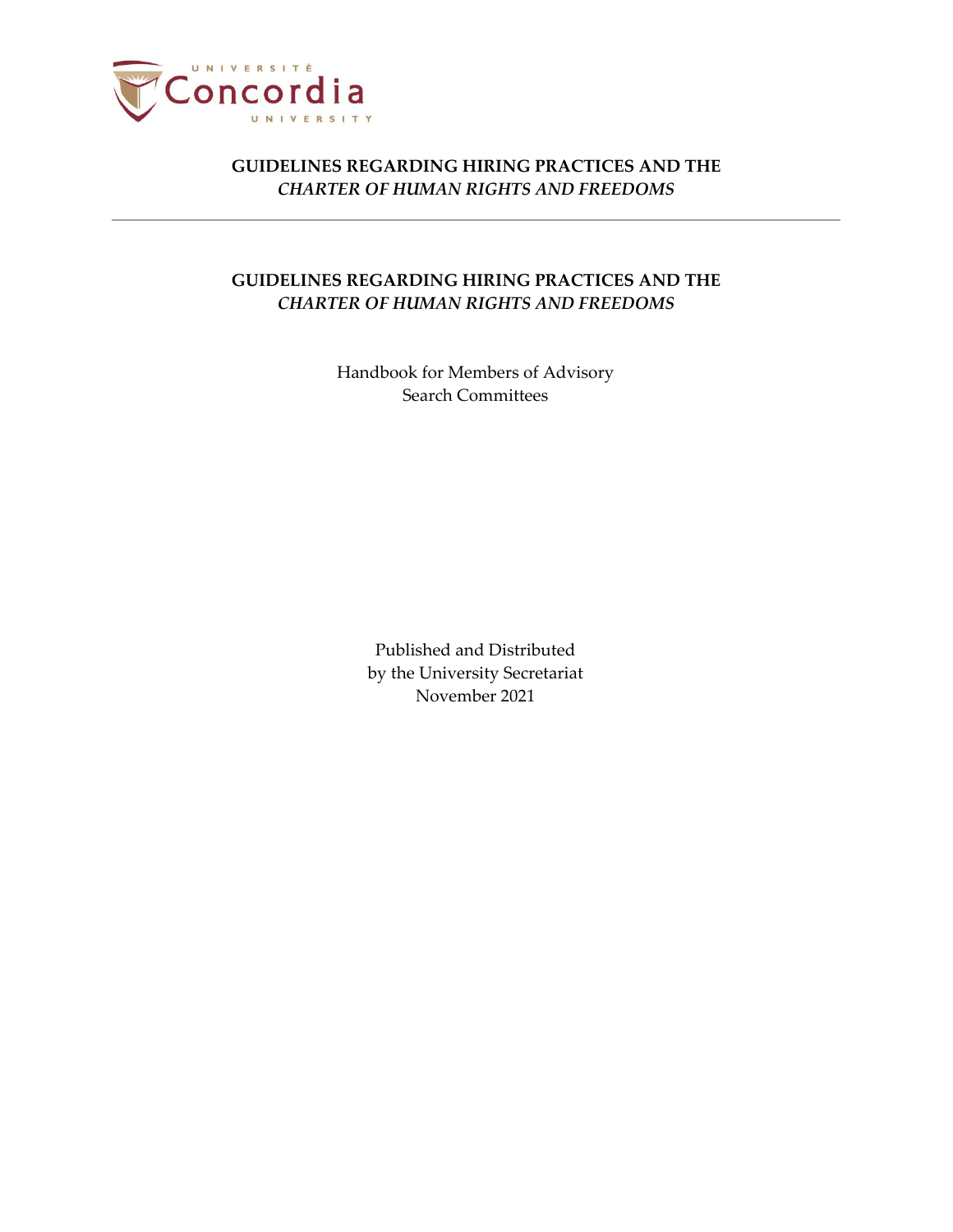

### **I. INTRODUCTION**

The present document has been prepared by the University Secretariat and is based upon a document drafted by the *Commission des droits de la personne et des droits de la jeunesse<sup>2</sup> regarding* potential discrimination during a hiring process. The University Secretariat has reproduced below, with relevant additions and modifications, the most relevant excerpts of the Commission's document insofar as the University's Advisory Search Committees are concerned.

These guidelines constitute a high-level overview of certain considerations regarding hiring practices as well as questions and pitfalls to avoid. They are not intended to substitute for legal counsel.

### **II. PROHIBITION OF DISCRIMINATION AT THE TIME OF HIRING**

Although employers enjoy broad discretion in the selection of candidates seeking a job, this discretion must be exercised in accordance with the rights and freedoms guaranteed by the *Charter of Human Rights and [Freedoms](http://legisquebec.gouv.qc.ca/en/showdoc/cs/C-12)* (the "Charter"), and other established principles of Equity, Diversity, Inclusion and Accessibility, which the University is committed to.

Sections 10 and 16 of the Charter specifically prohibit employers from discriminating during the hiring process. Discrimination occurs when an employer distinguishes or excludes a candidate based upon:

"race, colour, sex, gender identity or expression, pregnancy, sexual orientation, civil status, age except as provided by law, religion, political convictions, language, ethnic or national origin, social condition, a handicap or the use of any means to palliate a handicap."<sup>3</sup>

Discrimination also takes place when an employer excludes a candidate based upon their criminal record, if the latter is in no way connected with the employment or if the person has obtained a pardon.<sup>4</sup>

<sup>2</sup> "*L'application et l'interprétation de l'article 18.1 de la Charte des droits et libertés de la personne*" adopted at the 625th meeting of the Commission, held February 26, 2016, under resolution COM-625-7.2.2 [http://www.cdpdj.qc.ca/Publications/forms\\_employment.pdf](http://www.cdpdj.qc.ca/Publications/forms_employment.pdf)

<sup>3</sup> S. 10 of the Charter.

<sup>4</sup> S. 18.2 of the Charter.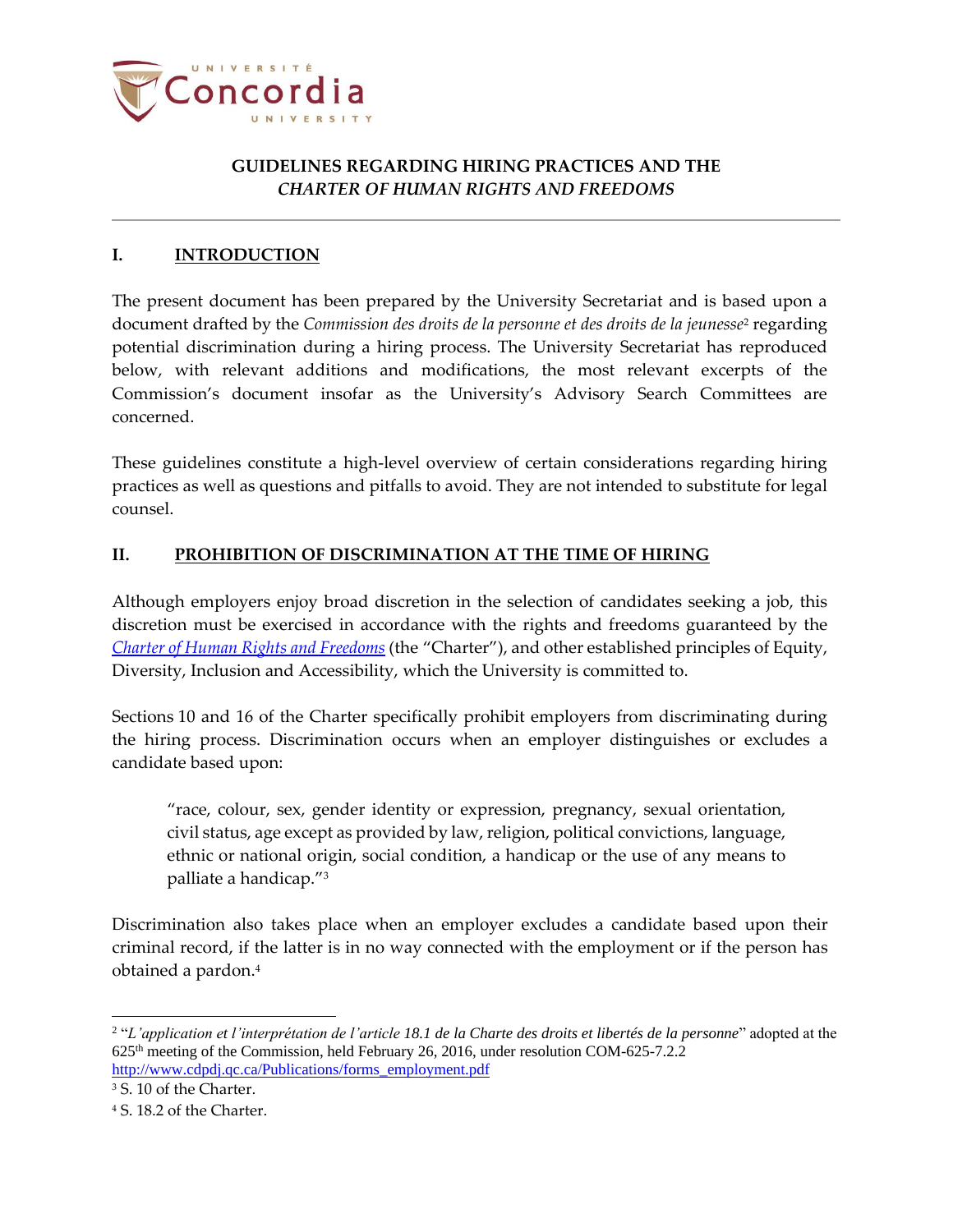

Section 18.1 of the Charter prohibits, in an employment application form or employment interview, the collection of information regarding any ground mentioned in section 10 of the Charter. Consequently, members of an Advisory Search Committee must refrain from asking direct or indirect questions with a view to obtaining information that relates to these grounds.

When evaluating a candidate for a position, it is important for the members to be open to diverse experiences, competencies, and expertise, and to recognize, among other things, a variety of backgrounds, skill sets as well as continued effects of historical exclusion of certain groups.

Members of Advisory Search Committees should keep in mind these general principles while conducting a selection process:

- The sole fact of asking questions pertaining to a prohibited ground listed in section 10 of the Charter is sufficient to constitute a violation of the Charter, even if it is established that the question has no relation to the decision to refuse to hire.
- It is not necessary that employment be denied for discrimination to occur. The mere presence of a discriminatory question before hiring is sufficient to prove that the right protected by the Charter has been infringed.
- A Member's intention, when the question is asked, is irrelevant. Asking questions pertaining to prohibited grounds of discrimination out of curiosity, to break the ice or to lighten the interview process is not permitted and would constitute a violation of the right protected under the Charter. Further, the principles of Equity, Diversity, Inclusion and Accessibility should always remain paramount when evaluating a candidate's profile or making decisions on short-listing candidates for any position.
- The fact that a candidate answers a discriminatory question cannot automatically be interpreted as a waiver of their protected right under the Charter. However, persons who, voluntarily and without being invited by the employer to do so, disclose information protected under the Charter, cannot subsequently allege violation of their protected rights. When a candidate has provided information on a voluntary basis, it remains the responsibility of the Chair to advise Members of the Advisory Search Committee that such information does not have any bearing on the evaluation of the concerned candidate.

That being said, the answers to some questions needed to assess a candidate's qualifications may sometimes, incidentally or inadvertently, provide information regarding prohibited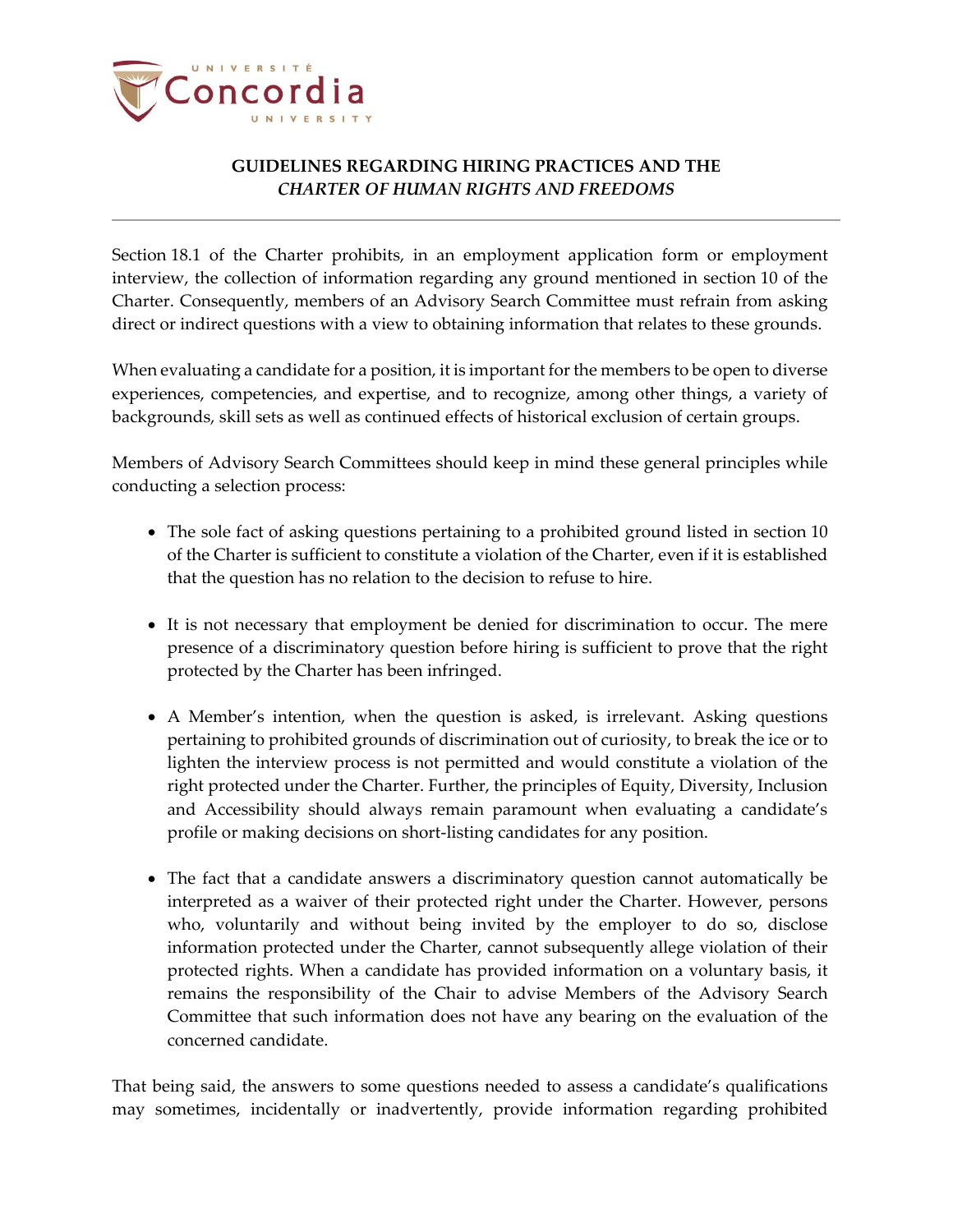

grounds. For instance, a person's given name can indicate their sex. The name of an educational institution or the address of a previous employer may occasionally indicate the person's national origin, but section 18.1 does not prohibit such questions. However, the Charter prohibits the use of such indications to exclude a candidate based on these criteria.

It is the duty of the Chair of an Advisory Search Committee to ensure that its members are reminded of these guidelines on an ongoing basis, including in deliberations as well as pre- and post-interview debriefs regarding a candidate's performance.

# **III. ENCOURAGING A DIVERSE POOL OF CANDIDATES**

As mandated by the *Policy on Senior Administrative Appointments* [\(BD-5\)](http://www.concordia.ca/content/dam/common/docs/policies/official-policies/BD-5.pdf), when advertising a position, the qualifications and experience needed for the position shall be described in a way that encourages a diverse pool of qualified candidates to apply.

An open and diverse community fosters the inclusion of underrepresented voices. The University encourages applications from members of groups that have been marginalized on any grounds enumerated under the Charter*.* The University is also strongly committed to ensuring that there are diverse voices in its community, and welcomes applications from all qualified candidates, including women, members of visible minorities, Indigenous persons, members of sexual minorities, persons with disabilities, and members of any other underrepresented groups. The University invites applicants to self-identify in their applications to promote the University's commitment to these principles.

### **IV. SUMMARY**

The Charter encourages a rigorous approach in the selection process, by leading the employer, and thus, members of an Advisory Search Committee, to focus on candidates' professional qualifications with respect to the requirements of a job rather than on a prohibited ground of discrimination or stereotypic generalizations relative to these grounds or characteristics.

With this in mind, members of an Advisory Search Committee must avoid questions concerning race, sexual gender, civil status (i.e., marital status), sexual orientation, age, ethnic or national origin (i.e., place of birth or citizenship), pregnancy (including questions about having or intentions to have children), language, religion (including religious convictions or practices), political convictions and social conditions. Members of an Advisory Search Committee must also avoid taking into consideration any of these prohibited grounds of discrimination during a selection process, which includes pre, and post-interview deliberations and debriefs regarding